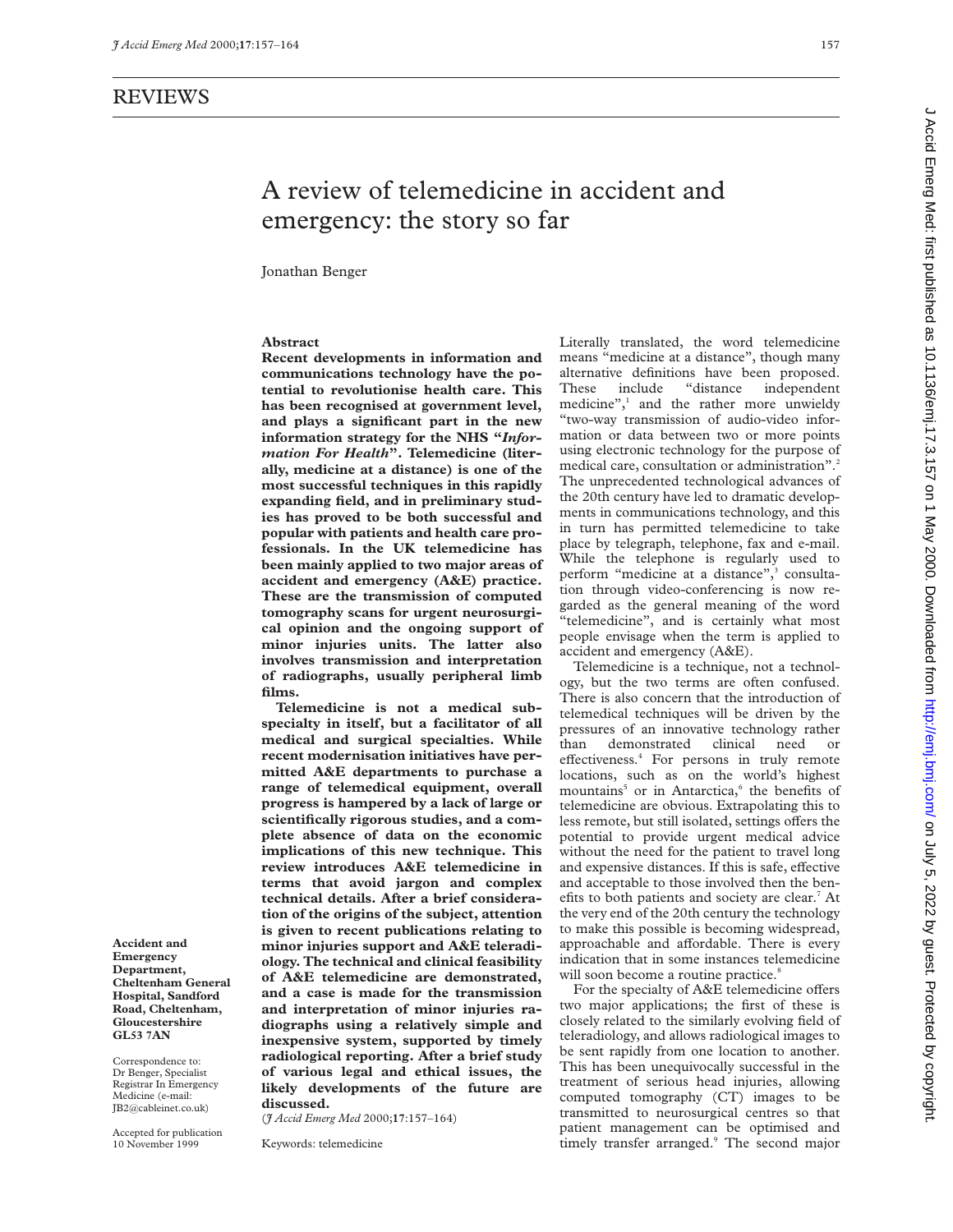application utilises video-conferencing systems to link a number of sites together, and has enjoyed some success as a means of supporting remote facilities, particularly minor injuries units. 8

### **Methodology**

In preparing this review the following search strategy was used:

- 1 Medline 1966 to April 1999 was searched using the OVID interface and the search terms [{exp telemedicine OR telemed\$.mp OR telerad\$.mp} AND {exp emergencies OR accident.mp OR emergency.mp}] LIMIT to human and English language (92 papers retrieved)
- 2 The above search was repeated using EMBASE from 1988 to April 1999 (41 papers retrieved).
- 3 The *Journal of Telemedicine and Telecare*, the *Telemedicine Journal*, the *Annals of Emergency Medicine* and the *Journal of Accident and Emergency Medicine* were all hand searched from 1996 to the present day.
- 4 References from the papers identified in the above steps were scrutinised and all those with possible relevance retrieved. The references from these papers were similarly examined and retrieved and so on, until no new publications were discovered.
- 5 Direct communication was undertaken with three leading telemedical researchers and experts in the UK as well as similar people in several countries overseas.
- 6 Further information was gained by personal visits to four centres and from a meeting of all those involved in UK minor injuries telemedicine, convened in Belfast during October 1998.10

All of this information was collated and considered, and is summarised in the following review.

# **The history of A&E telemedicine**

EARLY TELERADIOLOGY

Radiology has always led the telemedical revolution, but while it was possible to send radiographs by telegram as early as  $1929$ ,<sup>11</sup> practical development had to wait another 30 years. In the 1960s the first experiments with "two-way television" were undertaken in North America,<sup>12-14</sup> with Kenneth Bird emerging as a champion of teleradiology in Boston.<sup>15</sup> In 1970 Bird and coworkers published a report comparing direct viewing of chest radiographs with images transmitted over a distance of two miles by microwave.<sup>16</sup> Interestingly, this concluded that "observed differences could be accounted for by intra- and inter-observer variability", an assertion that remains controversial even to this day. By the middle of the 1970s the technique was being applied to a wider variety of images, including skeletal radiographs, and transmission distances had increased to more than 20 miles.<sup>17</sup>

#### EARLY TELECONSULTATION

In 1975 a group working at the Harvard Medical School in Massachusetts compared com-

munication by television to a conventional telephone call for remote nurse practitioners seeking advice from a hospital doctor.<sup>18</sup> This study showed that television consultations took approximately 25% longer and achieved similar levels of patient satisfaction. The overall number of patients eventually seen in person by a physician was the same in the two groups, but it was observed that the immediate referral rate was significantly reduced for patients assessed by television. The authors proposed that the extra information afforded by television allowed the physician to confidently postpone a face to face consultation until a more convenient time, and concluded that "television may have its greatest value in remote sites where the sense of isolation is great and the need to reduce long-distance referrals offsets the costs of the system". This holds true today, and it is the falling cost of rapidly improving equipment that now makes routine A&E telemedicine a very real clinical and economic possibility.

These promising results were challenged in 1977 by a group working in Toronto.<sup>19</sup> Dunn and colleagues compared colour television, black and white television and a hands-free telephone and found no significant differences in diagnostic accuracy, time taken, tests requested or referral rates. Interestingly, there remains an almost total absence of more modern studies comparing video techniques with the humble telephone. <sup>3</sup> While it is apparent that an ability to accurately transmit radiographs and pathology slides will exceed the capacity of the telephone alone it is much less clear to what extent other types of consultation rely upon visual images.

#### THE 1980s

Following these early evaluations, which were often funded by external sponsors, the development of A&E telemedicine entered a lull throughout the 1980s. Such initiatives were seen as little more than interesting demonstrations as the equipment was too expensive, unwieldy and technically weak to be seriously adopted into routine clinical practice. It was not until the 1990s that the rapid evolution of computing and communications technology re-awakened an interest in telemedicine as a credible solution to a very real problem.

### **Five years of minor injuries telemedicine** BACKGROUND

Despite continuing growth in A&E the demands placed upon the specialty are also rapidly increasing, with new patient attendances rising by  $2\%$  annually.<sup>20</sup> The Audit Commission's report of 1996 highlighted a shortage of medical staff in the specialty, and proposed the closure of up to 30 A&E departments nationally. While this may make economic sense there is considerable pressure on the part of local and rural communities to "keep care local", $21$  and in practice it is extremely difficult to close a local A&E facility.

One of the more successful approaches to this problem has been to develop the role of the emergency nurse practitioner (ENP).<sup>22</sup> Such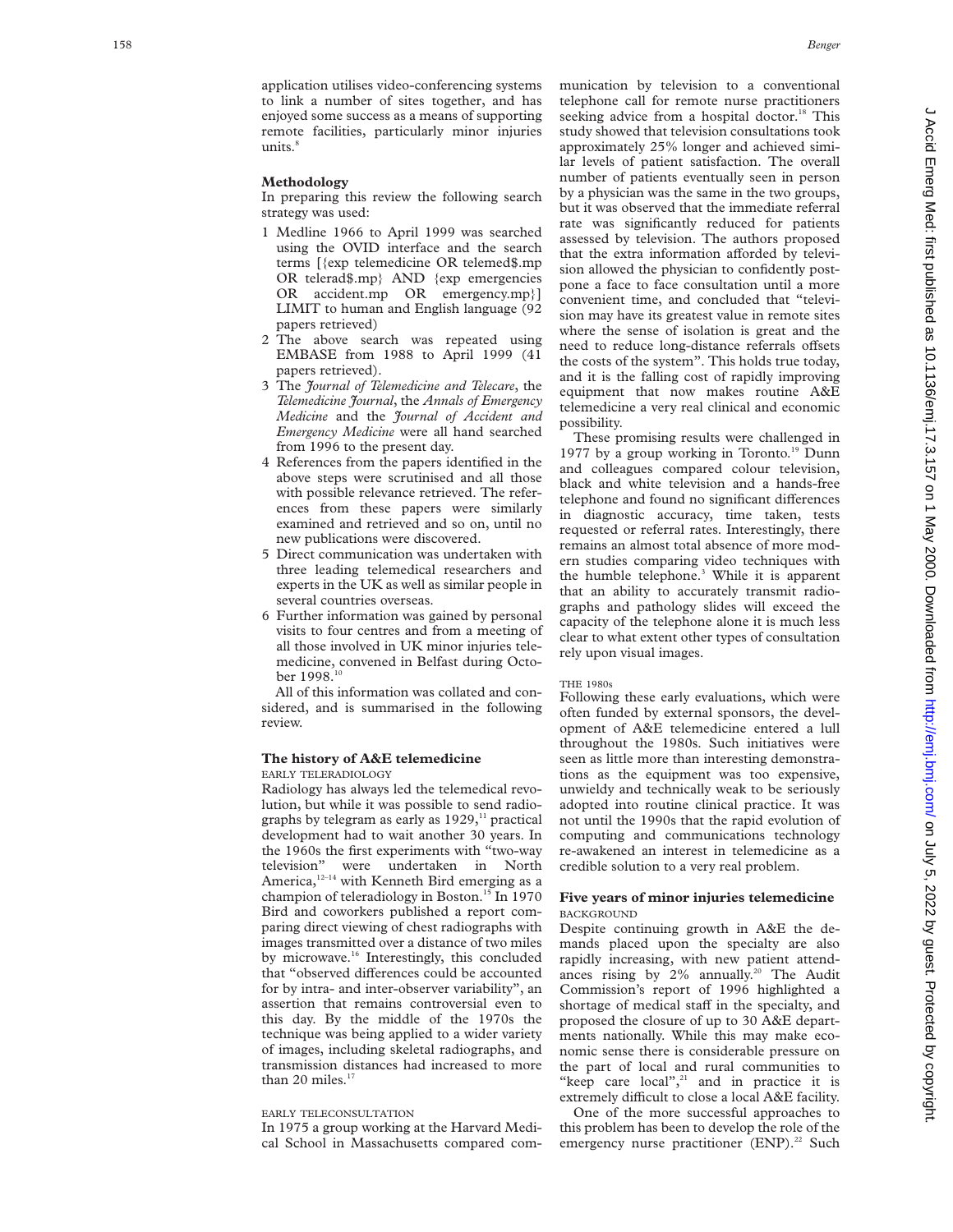*Table 1 Minor injuries telemedicine projects reported between 1994 and 1999*

| Date<br>started    | Consulting minor<br><i>injuries</i> unit         | Supporting A&E<br>department             | Number of<br>patients<br>using<br>telemedicine                                        | Main findings                                                                                                                                                                                                                                                                                                                                                                                                                                                                                                                                                                                                                                       | Main weaknesses                                                                                                                                                                                                                         |
|--------------------|--------------------------------------------------|------------------------------------------|---------------------------------------------------------------------------------------|-----------------------------------------------------------------------------------------------------------------------------------------------------------------------------------------------------------------------------------------------------------------------------------------------------------------------------------------------------------------------------------------------------------------------------------------------------------------------------------------------------------------------------------------------------------------------------------------------------------------------------------------------------|-----------------------------------------------------------------------------------------------------------------------------------------------------------------------------------------------------------------------------------------|
| 1994 <sup>26</sup> | South<br>Westminster<br>Health Centre,<br>London | Royal Victoria<br>Hospital, Belfast      | 51                                                                                    | 1 During 12 months referrals to A&E and GPs both<br>fell substantially.<br>2 Use of the telemedical link gradually fell during the<br>study period.                                                                                                                                                                                                                                                                                                                                                                                                                                                                                                 | 1 Historical controls<br>2 Several factors probably responsible for<br>the fall in referral rates<br>3 Lack of local knowledge and personal<br>contact reduced the effectiveness of the<br>project in the longer term.                  |
| $1994^{27}$        | Peterhead<br>Community<br>Hospital,<br>Peterhead | Aberdeen Royal<br>Infirmary,<br>Aberdeen | 120                                                                                   | 1 Successful telemedical support to general<br>practitioners working at a remote hospital.<br>2 A significant number of patient transfers were<br>avoided by the use of telemedicine.<br>3 The project achieved high levels of patient and<br>doctor satisfaction.                                                                                                                                                                                                                                                                                                                                                                                  | 1 Neither a "telepresence" headset nor<br>communication via satellite were found to<br>be useful in this context.<br>2 The economic benefits are less clear cut<br>than simply the costs of saved ambulance<br>transfers. <sup>28</sup> |
| $1995^{29}$        | Three "rural<br>spoke sites" in<br>North Dakota  | Bismark, North<br>Dakota, USA            | 45 (also an<br>overlapping<br>series of<br>100<br>"trauma"<br>patients) <sup>30</sup> | 1 Three quarters of emergency consultations were for<br>trauma, and 96% required the transmission of a<br>radiograph; mainly peripheral limb films<br>2 53% of patients did not need transfer for further<br>care<br>3 Consultations lasted an average of 3.5 minutes.                                                                                                                                                                                                                                                                                                                                                                              | 1 No control group.<br>2 No economic comment made                                                                                                                                                                                       |
| $1996^8$           | Wembley<br>Community<br>Hospital,<br>London      | Central Middlesex<br>Hospital, London    | 150                                                                                   | 1 Most consultations were related to radiographs.<br>2 Remote ENPs can be effectively supported through<br>the use of comprehensive protocols and a minor<br>injuries telemedicine system.<br>3 Three month follow up of 99% of the 150 patients<br>managed using telemedicine revealed no changes in<br>diagnosis or further problems. In contrast 1% of those<br>patients treated at the MATS without telemedical<br>support had sought further medical advice<br>4 A&E consultants interpreting radiographs as part of<br>a teleconsultation performed better than the<br>consultant radiologist who subsequently reviewed the<br>original films | 1 Study not randomised<br>2 No economic comment made                                                                                                                                                                                    |
| $1997^{34}$        | New Jersey,<br><b>USA</b>                        | New Jersey, USA                          | 104                                                                                   | 1 Randomised, controlled clinical trial.<br>2 No significant differences were found in return<br>visits within 72 hours, need for additional care, patient<br>and carer satisfaction or time spent in the emergency<br>department.                                                                                                                                                                                                                                                                                                                                                                                                                  | 1 Small sample size with low power.<br>2 Only 85% follow up achieved.<br>3 Four patients in the experimental group<br>who did not complete the study protocol<br>were excluded from analysis                                            |

nurses can reduce the pressure on medical staff and seem particularly well suited to the management of minor injuries. $^{23}$  An increasing number of minor injuries units are now employing ENPs who have also been shown to be as effective as junior medical staff in ordering and interpreting radiographs in this setting.<sup>24</sup> Minor injuries telemedicine offers a way to support ENPs working in remote locations, thus continuing to provide a local service with appropriate reference to central expertise. This approach has recently been endorsed by the British Association for Accident and Emergency Medicine (BAEM).<sup>25</sup>

Table 1 outlines the minor injuries telemedicine projects that have been reported to date, and more information is provided in the text below.

#### BELFAST

The first UK minor injuries telemedicine link was established in 1994.<sup>26</sup> This project provided support for a minor treatment centre (MTC) in South Westminster, London from the Royal Victoria Hospital in Belfast. The 12 months following the introduction of this link

*Table 2 Comparing the disposal of patients for the 12 months before and after the introduction of a telemedical link between Westminster MTC and the Royal Victoria Hospital, Belfast*

|                               | Total number of<br>patients seen at<br>the MTC | Number of<br>patients using<br>telemedicine | Number<br>referred to GP | Number<br>referred to<br>local A&E |
|-------------------------------|------------------------------------------------|---------------------------------------------|--------------------------|------------------------------------|
| 12 months before telemedicine | 6729 (100%)                                    | $51(0.5\%)$                                 | 802 (11.9%)              | $155(2.3\%)$                       |
| 12 months after telemedicine  | 9972 (100%)                                    |                                             | 383 (3.8%)               | $147(1.5\%)$                       |

were compared with data from the previous year and are summarised in table 2.

The authors recognised that the major difficulty in interpreting these results relates to the use of historical controls. This makes it impossible to determine to what extent the observed changes were attributable to the presence of a telemedical link, or to other factors. The telemedical link was used in just 0.5% of cases, but the number of patients referred to a GP fell dramatically. The number of patients referred to A&E also fell, and by more than the total number of teleconsultations despite the fact that more than 50% of the 51 teleconsultations resulted in the patient being referred to a hospital or GP.

The most probable confounding factor is the increasing experience and confidence of the nursing staff working at the Westminster MTC, though to what extent the telemedical link contributed to this is not clear.

#### ABERDEEN

A second study was published in 1997, and described an experimental telemedical link between Aberdeen Royal Hospital in Scotland and Peterhead Community Hospital, 60 km to the north. $27$  This is the only reported use of telemedicine to support general practitioners working in a remote minor injuries environment in the UK, and studied 120 consultations over a 12 month period. One hundred and ten of these used telephone lines, while a further 10 used communication by satellite.

Minor trauma dominated the conditions for which telemedicine was used and 116 (97%) of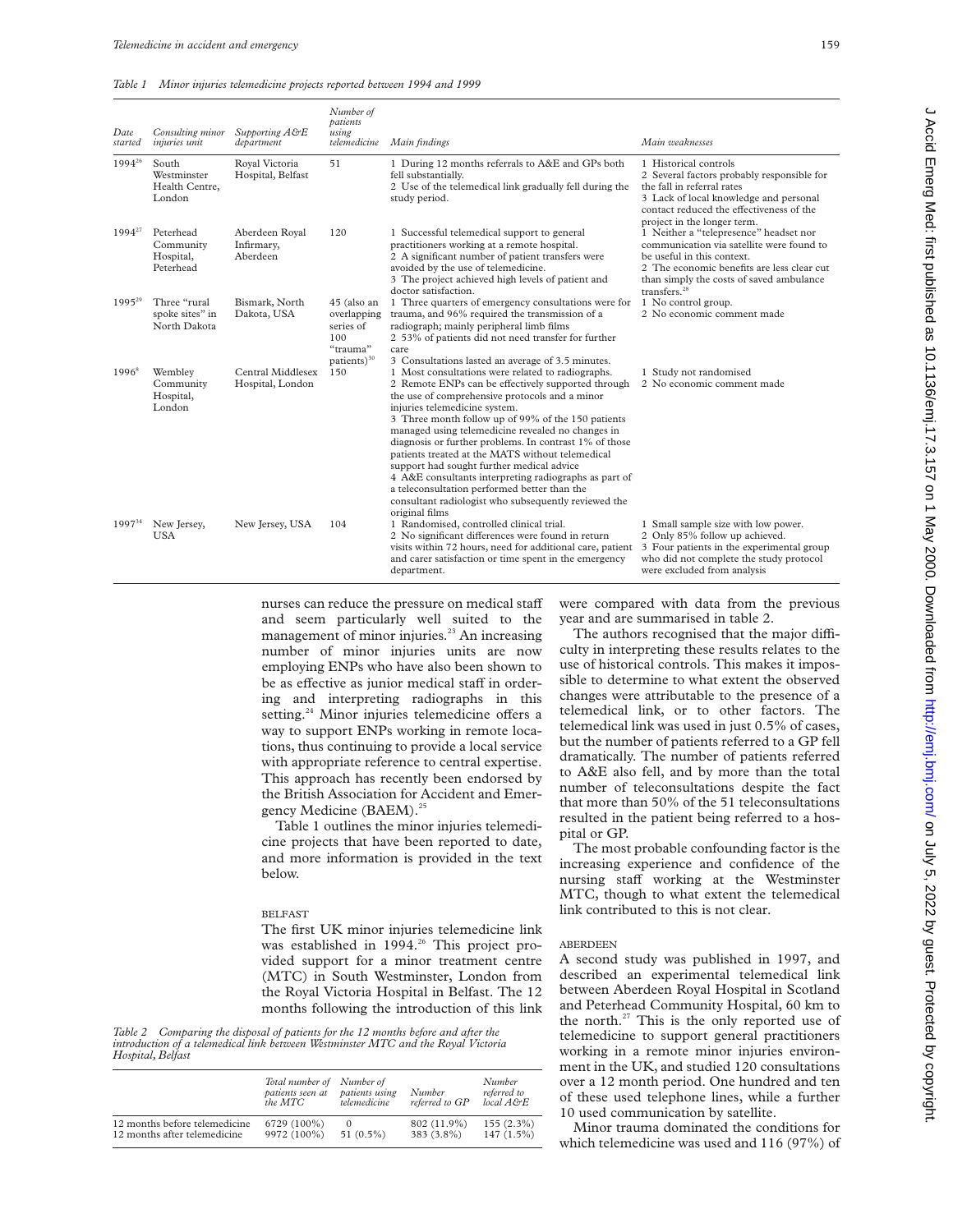the consultations started with the transmission of a radiograph. In two thirds of these cases a video-conference was then started to discuss the patient and the radiograph, but in one third further discussion was carried out using an ordinary telephone alone. The system was consistently given high ratings for usefulness and value at both ends, and a clear educational effect was observed.

Use of the telemedical link meant that patient transfer could be avoided in 70 patients (58%), and this is analysed in more detail in a companion publication.<sup>28</sup> It is, however, difficult to estimate the true financial effect of avoiding these transfers. The cost of transporting all 70 patients each way by ambulance is quoted at  $\frac{1}{2}$ 126 000, but clearly the actual cost to the NHS would have been considerably less than this, if only because some patients would have arranged their own transport. In addition, the capital and operating costs of installing the telemedical system have to be taken into account. The question of economic gain therefore depends upon whether the costs are considered from the point of view of the NHS, the patient or society as a whole.

#### NORTH DAKOTA, USA

The next account of minor injuries telemedicine comes from North Dakota in the USA. In 1997 Lambrecht published a descriptive series of 45 telemedical consultations in emergency medicine, $29$  followed by a series of 100 patients presenting in the more general category of "trauma" (including 33 patients from the emergency medicine series).<sup>30</sup> Lambrecht reports that 73% of the emergency medicine consultations were for trauma, with the remainder being mainly for adult medicine (13%) and paediatric medicine (13%). Once again, 96% of consultations required the transmission of a radiograph, and 53% of patients did not need transfer for further care, though it is unclear whether these patients would have been transferred had telemedicine not been available, and no economic comment is made. All consultations achieved a high degree of physician satisfaction and lasted on average just 3.5 minutes.

#### LONDON

In January 1996 a minor accident treatment service (MATS) was established at Wembley Community Hospital in London. This was run by ENPs supported by a sophisticated telemedical link to the Central Middlesex Hospital, and by a set of clinical protocols incorporating prompts indicating when telemedicine should be used. A paper describing six months activity at the MATS was published in 1998. 8 During this time 2843 new patients were seen and 150 teleconsultations carried out (5.3%). The most common reason for teleconsultation was again to discuss radiographs. The teleconsultation achieved very high levels of staff satisfaction.

This paper is interesting because it follows up all the patients seen as the MATS over this six month period. Ninety nine per cent of telemedical and 95% of non-telemedical cases

were successfully followed up after an interval of at least three months. In the telemedical group no further problems had arisen. In contrast, 26 of the non-telemedicine group (1%) had consulted their GP with the same problem, and had further radiographs taken, but in none had a change in diagnosis been made. The other finding of particular interest was that A&E consultants interpreting radiographs as part of a teleconsultation performed better than the consultant radiologist who subsequently interpreted the original films (using a gold standard derived from a consensus panel of the two A&E consultants and the consultant radiologist). This is attributed to the fact that the A&E consultants had the advantage of being able to see the patient and obtain further clinical information as required, and is supported by additional work from this centre and elsewhere.  $^{\rm 31-33}$ 

## NEW JERSEY, USA

The only study to address the issue of minor injuries telemedicine through the medium of a randomised clinical trial is also the most recently published.<sup>34</sup> In this study 104 patients who presented with one of 15 defined clinical complaints, and who consented to participate, were randomly allocated to one of two groups. The control group was treated by a local physician in the usual way, while the experimental group was treated by a remote physician facilitated by a "telemedicine nurse". Four patients in the experimental group did not complete the study protocol and were excluded from analysis, while only 85 of the remaining 100 were adequately followed up. There were, however, no significant differences found in return visits within 72 hours, need for additional care, patient and carer satisfaction or time spent in the emergency department. This is a small study, using only a limited number of outcome measures and a short period of follow up, but leads the way for further investigation.

#### THE INTERNET

One other area that merits discussion is telemedicine using the internet.<sup>35</sup> Although access to the internet is relatively cheap and widespread the telephone system suffers from a relatively slow rate of information transmission, while the internet as a whole is an unreliable medium that raises a number of security and confidentiality issues.

Despite this it may prove possible to find some applications for the internet in minor injuries telemedicine, particularly as the majority of consultations are radiograph based, and the successful transmission of radiographs over this medium has already been demonstrated.<sup>36</sup> In some cases it may be possible to use the internet to send a radiograph to a different location for interpretation, followed by discussion over the telephone.<sup>27</sup> The main limiting factors are likely to be the speed of radiographic transmission and a requirement for reliable patient confidentiality, though mechanisms to ensure anonymity are fairly simple to devise, and have already been resolved by the British Armed Forces.<sup>3</sup>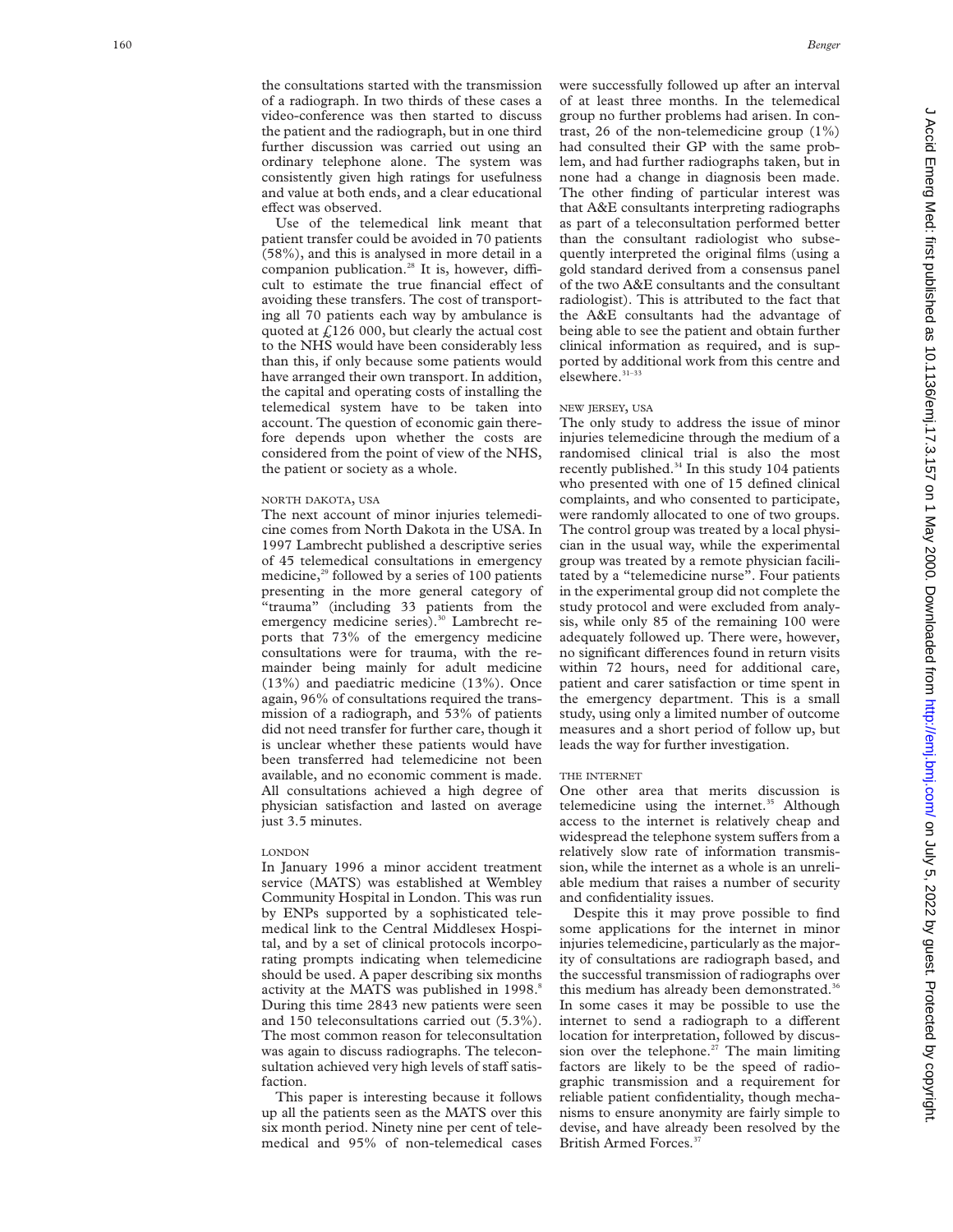# **A&E teleradiology**

#### **BACKGROUND**

Teleradiology is a sizeable development in itself, and probably represents the most established of the telemedical techniques. It would therefore be inappropriate to attempt a complete description of the subject here, and several comprehensive reviews have recently been published.<sup>38-40</sup> Nevertheless, the two areas in which A&E practice may overlap with teleradiology are in the transmission of CT scans and in minor injuries support.

## TELERADIOLOGY FOR EMERGENCY CT

Over the past few years the telemedical transmission of emergency CT scans of the head to a tertiary neurosurgical centre, to obtain an immediate expert opinion, has become commonplace. Despite this there is surprisingly little evidence concerning the effectiveness of this practice, though the few publications that do exist tend to be supportive. A paper from Dublin showed as early as 1992 that the telemedical transmission of CT images significantly reduces the rate of unnecessary and potentially hazardous patient transfer, leading to the possibility of substantial economic savings.41 This work was supported by a 1997 paper from Hong Kong that described a reduction in unnecessary transfers, a significant increase in the number of therapeutic interventions undertaken before transfer and a decrease in adverse events occurring during transfer.<sup>42</sup> Also published in 1997, a study from Austria specifically considered the economic implications of this practice and concluded that while teleradiology for CT scans was more expensive than conveying the scans by taxi it was considerably faster, and certainly far less costly than transferring the patient by road or  $air.<sup>43</sup>$ 

#### TELERADIOLOGY FOR MINOR INJURIES

Ultimately telemedical techniques may allow a remote nurse or doctor working in A&E to obtain an expert radiological opinion on any investigation almost immediately, and while some steps are currently being taken towards this,<sup>44</sup> it is more likely that, for at least the foreseeable future, it will be senior A&E staff who become increasingly familiar with the use of teleradiology to support minor injuries units. As has already been described most minor injures telemedicine is based around radiological interpretation, and there is evidence to suggest that A&E consultants may be very well placed to provide such support.

# TECHNICAL STANDARDS

Great controversy arises when attempting to determine a minimum technical standard for teleradiology in the context of minor injuries work. This is because there is a clear difference between what is required to give advice to a minor injuries unit and what is required to issue a definitive radiologist's report. Most published work is undertaken from the point of view of the radiologist, who is anxious to ensure that their report is as accurate as possible.45 In 1994 this led the American

College of Radiologists to publish a very demanding and costly technical standard,<sup>4</sup> which has since been followed by a series of papers evaluating other, less stringent, possibilities.<sup>47</sup> 4

When considering the evidence in relation to minor injuries telemedicine the following four questions are worthy of consideration:

# *1 What sort of cases are being used?*

The majority of teleradiology research has been conducted using chest radiographs as these are known to present a high degree of diagnostic difficulty.<sup>49</sup> It is, however, unclear whether the conclusions drawn from chest films can be applied to peripheral limb radiographs, which make up the vast majority of UK minor injuries radiology. Where studies look at both chest and peripheral limb radiographs together it is the former that tend to cause diagnostic problems.<sup>50</sup> As early as 1987 Kagetsu and colleagues studied 919 unselected radiographs from an emergency department in the USA, and concluded that it was the detection of pneumothoraces and abdominal calcifications that were the "problem areas".<sup>51</sup> More recently, an unselected series of 829 emergency department teleradiological investigations were studied and found to contain only three errors resulting from an inadequate digital image (0.4%), two of which were chest radiographs.<sup>52</sup>

### *2 What diYculty of cases are being used?*

It is not surprising that most studies of teleradiology use a selected case series of high diagnostic difficulty, as this is designed to highlight differences while maintaining a relatively small sample size. The disadvantage of this approach is that it underestimates the accuracy of a digital system, as most cases in which teleradiology will perform at a level equivalent to conventional radiology are excluded.<sup>53</sup> Furthermore, the measured accuracy of the two methods may vary according to the difficulty of the cases selected, invalidating attempts to extrapolate these results to a wider range of cases.<sup>5</sup>

## *3 Do missed abnormalities have clinical significance?*

Of central importance is the clinical significance of missed abnormalities. Many studies that look at the accuracy of teleradiology fail to consider the clinical impact of any discrepancies in interpretation.<sup>55 56</sup> Where clinical significance is taken into account peripheral limb films seem to fare better than other types of radiograph. For example in the paper by Kagetsu and colleagues, $50$  errors in digital interpretation that were judged to be of clinical significance occurred in 4.6% of abdominal films, but in only 2.1% of upper limb and 2.2% of lower limb radiographs.

Of similar importance is the effect that the telemedical consultation itself has on radiographic interpretation, as it has been shown that the availability of clinical information improves the ability of both radiologists and orthopaedic surgeons to detect fractures in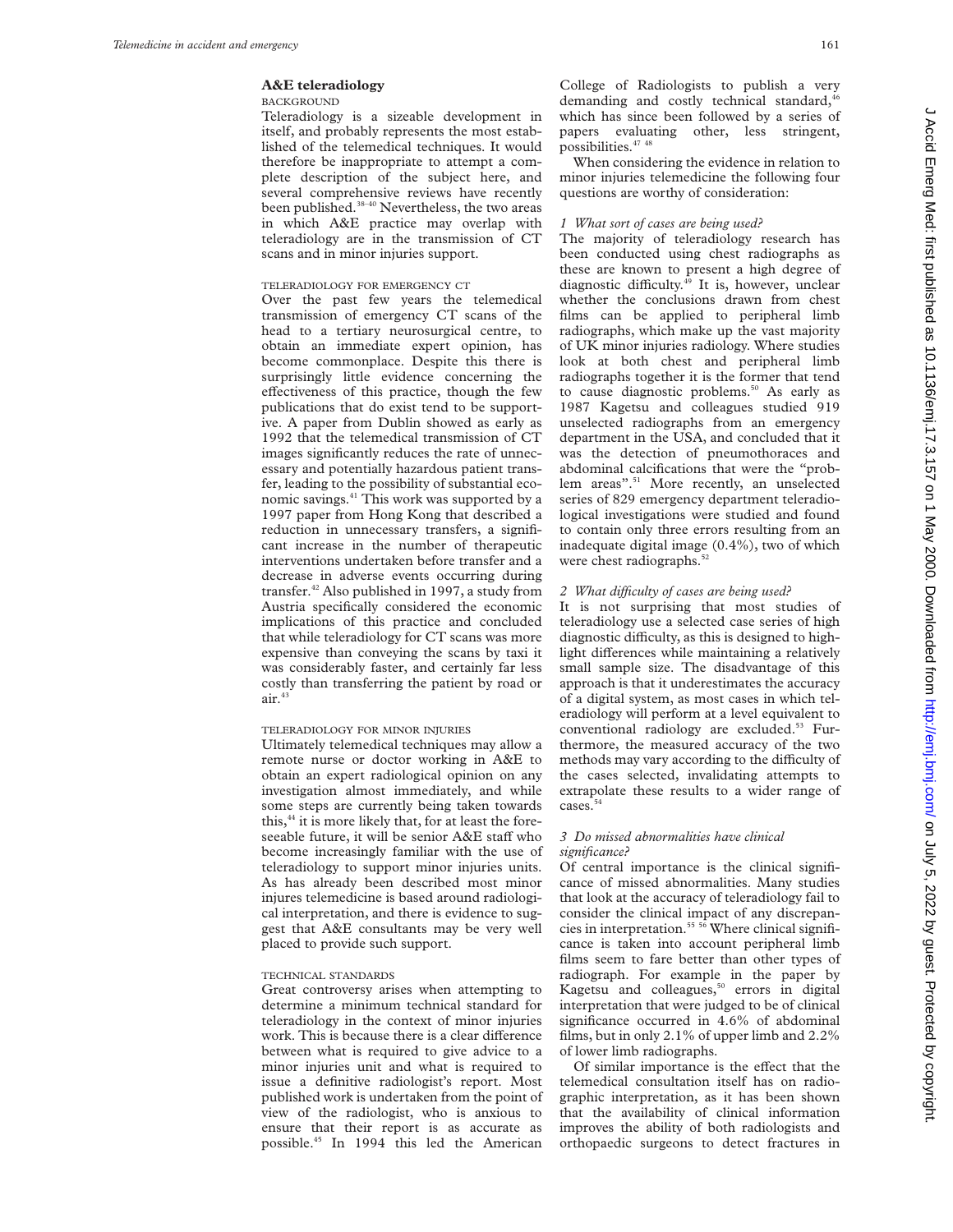trauma patients, but that this effect is more marked in the latter.<sup>33</sup> Doctors working in A&E also seem to benefit from the clinical information available in a teleconsultation, and have been shown to be more accurate in interpreting digital radiographs than a consultant radiologist subsequently interpreting the original films. <sup>8</sup> It therefore seems possible that the ability to obtain accurate and interactive clinical information is capable of compensating for any technical shortcomings in a minor injuries teleradiology system, though this has yet to be fully assessed.<sup>57</sup>

There is some evidence that regular use of teleradiology for several months will improve performance,<sup>31</sup> <sup>58</sup> and it has also been observed that age and prior experience play a large part in the success of digital radiological interpretation.59 Studies in which the teleradiology image is printed onto paper, rather than displayed on a screen, have shown favourable results,<sup>60</sup> and this has been attributed to the fact that the image can be handled in a more conventional manner.

# *4 What is the accuracy of teleradiology in relation to current practice?*

Finally, we must consider the current standards of radiological interpretation that prevail in A&E, and the effect of interobserver and intraobserver variation. Subtle radiological findings are regularly overlooked in a busy department, though the majority of these are of little clinical importance.<sup>61</sup> Nevertheless, most centres have now implemented a system to reduce the risk that a serious abnormality will be missed.<sup>62</sup> All studies of teleradiology demonstrate some degree of interobserver variability,<sup>45 50</sup> and this has to be carefully compared with the accuracy of a teleradiology system. For example, the work of DeCorato and colleagues, which identified three errors attributable to an inadequate digital image, also found 14 mistakes attributable to interobserver error.<sup>52</sup>

An A&E teleradiology system was recently reported by O'Reilly and colleagues from Belfast.<sup>63</sup> This suggested that plain radiographs could be adequately interpreted, for the purposes of minor injuries management, using a low cost and low resolution telemedicine link. This is supported by other papers that have shown that a reduction in the cost and technical specifications of a teleradiology system may still yield adequate images.<sup>64 65</sup>

## **Legal and ethical considerations**

The introduction of A&E telemedicine raises a number of new legal and ethical questions. Nevertheless, the fundamental nature of the clinical consultation remains unchanged, and conforms to identical principles of excellence in practice.<sup>66</sup> In his consideration of this subject,<sup>67</sup> Tremblay states that "standards of clinical practice apply regardless of whether the technology is used or not; therefore, the intervention of the technology does not reduce the obligation to meet standards, and the failure of the technology does not mitigate the failure to reach the standard". This also

highlights the importance of ensuring that the equipment used is reliable, of adequate technical specification and that back up facilities exist in case of hardware, software or network failure.<sup>6</sup>

The main question, therefore, is how to apply these familiar concepts to the new technique of telemedicine. Clearly the patient's right to give or refuse their consent remains unchanged from usual medical practice.<sup>69</sup> The possibility that a claim of medical negligence will arise from a telemedical consultation must also be considered by the practitioner.<sup>70</sup> Ironically there may soon come a time when A&E telemedicine is so widespread and accepted throughout the UK that its utilisation is considered to be the best available practice, and failure to use the technique may then be considered inappropriate, or even negligent.<sup>6</sup> A good example of this might be found in the immediate transfer of CT scans for neurosurgical review; it is easy to conceive how a failure to undertake this, leading to demonstrable patient harm, could form the basis of a successful legal claim.

Within this context the question of ultimate clinical responsibility remains unclear, and has yet to be tested in a court of law. Where a nurse practitioner consults a doctor for advice it is likely that the doctor will assume ultimate clinical responsibility, $70$  particularly where the doctor is already charged with overall responsibility for the minor injuries unit. Where a doctor consults another doctor for advice the situation is less clear, and impossible to conclusively resolve at present (that is, until it is contested in court). It is, however, encouraging that there is no recorded instance of a major malpractice case arising from the many thousands of telemedical consultations that have already taken place.<sup>6</sup>

The issue of confidentiality is also of great importance and concern. Registration of all computer databases containing identifiable patient records is mandatory under the UK Data Protection Act.<sup>71</sup> This, however, does little to resolve the areas of public concern demonstrated in a survey reported by Tachakra and colleagues in 1996.72 Here a major worry among the general public was that the consultation would be overheard, and there was also unease concerning the possibility that teleconsultations might be recorded on video. Furthermore, there was a great deal of anxiety relating to information stored and transmitted in a digital format, which was considered to be vulnerable to breaches in confidentiality, particularly where a computer system might be subject to unauthorised access.

Finally, it is prudent for any A&E department that is offering telemedical advice to a minor injuries unit to ensure that such activity is given due attention as part of its clinical workload.<sup>68</sup> This is particularly important as telemedicine takes longer than a conventional consultation and is therefore not a "free" activity.73 Where accurate activity records are maintained they may help to justify the employment of additional senior A&E staff, particularly if the advent of telemedicine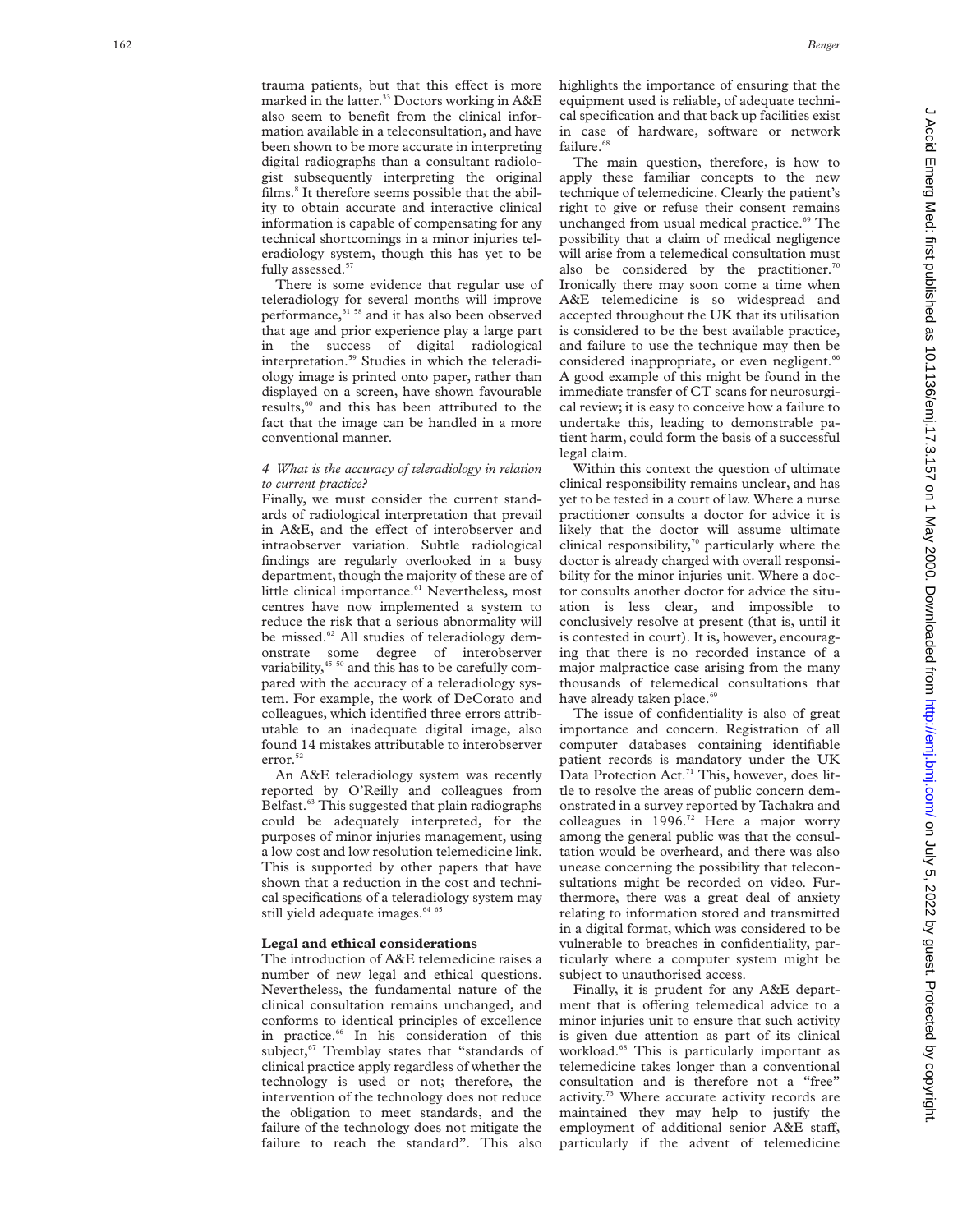permits a change in staffing patterns at peripheral sites.

# **The future of A&E telemedicine**

At the end of a century all attempts to predict the future seem little more than tired clichés. Nevertheless, it would appear that A&E telemedicine is here to stay. This is because it meets a demonstrable need to concentrate expertise while still keeping care local, and at the same time offers a mechanism by which nurse practitioners can be supported, and care standardised, over a wide area.<sup>25</sup> This makes the application of telemedical techniques more than a hobby for enthusiasts, and an integral part of the strategy for coping with a steadily increasing demand.<sup>74</sup>

Revolutions in medical care often pass through a series of identifiable stages, beginning with widespread enthusiasm followed by a backlash of concern and criticism. Eventually the new technique will find its niche; not as a cure all, but as a useful addition to the doctors' repertoire when used at the right time, in the right place and on the right patients. This process has recently been eloquently described for the new technique of endovascular aneurysm repair,<sup>75</sup> and can also be applied to telemedicine in general; the honeymoon period is over, and we are now left with the more important task of deciding how and when we can usefully use this new technique.

Although the government has made a commitment to adopt telemedicine only where it has been shown to meet a demonstrated clinical need and be clearly cost effective, $76$ such data are still substantially lacking.<sup>7</sup> Perhaps reflecting its greater maturity, valuable papers concerning the economic aspects of teleradiology have recently begun to appear, $7778$ but although a general model has been proposed,79 there are as yet no equivalents in A&E. Despite these deficiencies, and an absence of larger trials evaluating clinical safety and effectiveness<sup>1</sup>, progress is steadily being made. This was clearly demonstrated at a recent UK meeting of persons active in A&E telemedicine, the proceedings of which have been published as a resource document.<sup>1</sup>

Advances in technology are likely to improve the technical quality of both teleradiology and teleconsultation at an ever diminishing cost, and this will also make telemedicine more accessible and familiar. One of the greatest challenges for decision makers of the future will be to choose between a range of highly developed systems in the face of strong commercial pressures.7 It is estimated that the European telemedical market will be worth a quarter of a billion US dollars by the year  $2004$ ,<sup>80</sup> and this is likely to produce a highly competitive sales environment.

As with any technique, those who use A&E telemedicine must be aware of its limitations as much as its advantages, so that they do not attempt to exceed its capabilities.<sup>66</sup> The telephone already works well, but it is essential to ensure that the addition of a clear video picture does not create a false air of confidence.

Writing in the *Annals of Emergency Medicine* in 1997 Schafermeyer said "we must evaluate what is needed and what will be used, not what is possible . . .practice parameters should be developed to ensure quality medical care and cost effectiveness".<sup>81</sup> This must include further consideration of the roles of doctors, nurses and patients in  $A\&E$  telemedicine,<sup>82</sup> and the integration of these new techniques and ideas into our planning for the emergency services of the future.<sup>83</sup>

This paper was based, with permission, on one previously pub-<br>lished in the *Yournal of Telemedicine and Telecare* 1999:5 (suppl lished in the *Journal of Telemedicine and Telecare* 1999;5 3):5–13. The author would also like to thank Professor Richard Wootton and Ms Maria Loane of the Institute of Telemedicine and Telecare, Queen's University, Belfast for their assistance. Funding: none.

Conflicts of interest: none.

- 1 Torngren S, Riddez L. Telemedicine-future implications. *Acta Anaesthesiol Scand Suppl* 1997;**110**:82–3.
- 
- 2 Ramsey WD. Telemedicine. *Top Emerg Med* 1995;**17**:11–16. 3 McLaren P, Ball CJ. Telemedicine: lessons remain unheeded. *BMJ* 1995;**310**:1390–1.
- 4 Editorial. Telemedicine: fad or future. *Lancet* 1995;**345**:73– 4.
- 5 Yale University School Of Medicine, Department of Surgery Press Release. Summary to date of the Everest extreme expedition, 25 May 1998; world wide web address: http://yalesurgery.med.yale.edu/events/everest/everestrelease.htm
- 
- 6 Hyer RN. Telemedical experiences at an Antarctic station. *J Telemed Telecare* 1999;**5** (suppl 1):87–9. 7 Wootton R. Telemedicine: a cautious welcome. *BMJ* 1996; **313**:1375–7.
- 8 Tachakra S, Wiley C, Dawood M, *et al*. Evaluation of telemedical support to a free-standing minor accident and treatment service *J Telemed Telecare* 1988;**4**:140–5.
- 9 Gray WP, Somers J, Buckley TF. Report of a national neurosurgical emergency teleconsulting system. *Neurosurgery* 1998;**42**:103–7. 10 Benger JR, Wootton R. Minor injuries telemedicine *<sup>J</sup>*
- 
- *Telemed Telecare* 1999;**5** (suppl 3):1–50. 11 Sending X-rays by telegraph. *Dent Radiogr Photogr* 1929;**2**: 16.
- 12 Wittson CL, Affleck DC, Johnson V. Two-way television group therapy. *Ment Hosp* 1961;12:22-3. 13 Jutra A. Teleroentgen diagnosis by means of videotape
- recording. *Am J Roentgenol* 1959;**82**:1099–102. 14 Tampas JP, Soule AB. Experiences with two-way television
- in a teaching hospital complex. *JAMA* 1968;**204**:1173–5. 15 Bird KT. Telediagnosis: a new community health resource.
- *Educational and Institutional Broadcasting* 1969;**4**:18. 16 Murphy RLH, Barber D, Broadhurst A, *et al*. Microwave
- transmission of chest roentgenograms. *American Review of*
- *Respiratory Disease* 1970;**102**:771–7. 17 Andrus WS, Dreyfuss JR, JaVer F, *et al*. Interpretation of roentgenograms via interactive television. *Radiology* 1975; **116**:25–31.
- 18 Moore GT, Willemain TR, Bonanno R,*et al*. Comparison of
- television and telephone for remote medical consultation.<br> *N Engl 3 Med* 1975;292:729–32.<br>
19 Dunn EV, Conrath DW, Blor WG, *et al.* An evaluation of<br>
four telemedicine systems for primary care. *Health Serv Res* 1977;**12**:19–29.
- 20 Audit Commission. *By accident or design*. London: HMSO, 1996.
- 21 FGH Consortium. *Keeping Care Local Feasibility Study*. Cardiff: Welsh Office Health Department, 1998.<br>22 Read SM, Jones, NMB, Williams BT. Nurse practitioners in
- accident and emergency departments: what do they do?. *BMJ* 1992;**305**:1466–70.
- 23 Brebner JA, Ruddick-Bracken H, Norman JN, *et al*. The nurse practitioner: management of minor trauma. *Accident and Emergency Nursing*, 1996;**4**:43–6.
- 24 Freij RM, Duffy T, Hackett D, *et al.* Radiographic interpretation by nurse practitioners in a minor injuries unit. *J Accid Emerg Med* 1996;**13**:41–3. 25 British Association For Accident And Emergency Medicine.
- 
- *The way ahead*. London: Policy document, October 1998. 26 Darkins A, Dearden CH, Rocke LG, *et al*. An evaluation of telemedical support for a minor treatment centre. *J Telemed Telecare* 1996;**2**:93–9
- 27 Armstrong IJ, Haston WS. Medical decision support for remote general practitioners using telemedicine. *J Telemed Telecare* 1997;3:27–34.
- Telecare 1997;3:27-34.<br>28 Armstrong IJ, Haston WS. Costs and benefits of a telemedi-<br>cine link for a remote community hospital. The British Jour-<br>nal of Healthcare Computing and Information Management 1997;**14**:14–16.
- 29 Lambrecht CJ. Emergency physicians role in a clinical tele-medicine network. *Ann Emerg Med* 1997;**30**:670–4. 30 Lambrecht CJ. Telemedicine in trauma care: description of
- 100 trauma teleconsults. *Telemedicine Journal* 1997;**3**:265–
- 8. 31 Tachakra S, Freij R, Mullett S, *et al*. Teleradiology or teleconsultation for emergency nurse practitioners? *J Telemed Telecare* 1996;**2** (suppl 1):56–8.